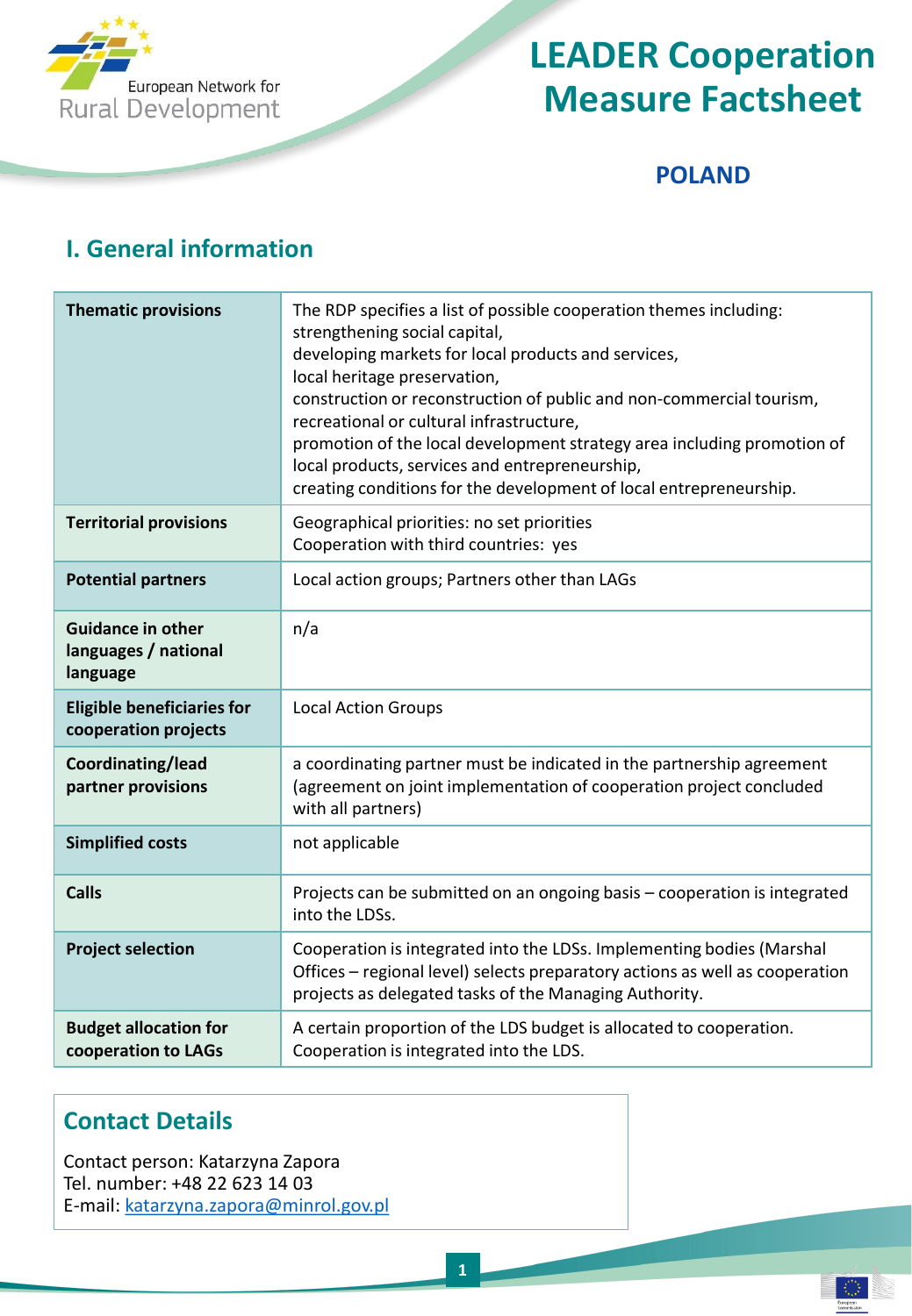

## **II. Financial information POLAND**

€

| <b>Total public expenditure</b>     | 9455500 Euro + 5455500 Euro (a certain proportion of the LDS budget is<br>allocated for cooperation)                                                                                                                                                                                |
|-------------------------------------|-------------------------------------------------------------------------------------------------------------------------------------------------------------------------------------------------------------------------------------------------------------------------------------|
| <b>Maximum amount of</b><br>support |                                                                                                                                                                                                                                                                                     |
| Minimum amount of<br>support        |                                                                                                                                                                                                                                                                                     |
| <b>Maximum rate of support</b>      | 100%                                                                                                                                                                                                                                                                                |
| <b>Other provisions</b>             | Aid within cooperation sub-measure is granted to the limit which for one<br>LAG cannot exceed 5% of the funds allocated to the implementation of<br>operations under LDS. Support for operations consisting exclusively of<br>preparatory actions may not exceed 1% of these funds. |

### **III. Preparatory support**

| Rationale                         | The actions are aimed at developing a specific cooperation project                                                                                                                                                                                                                                                                                                                                                                                                                                                                                                                      |
|-----------------------------------|-----------------------------------------------------------------------------------------------------------------------------------------------------------------------------------------------------------------------------------------------------------------------------------------------------------------------------------------------------------------------------------------------------------------------------------------------------------------------------------------------------------------------------------------------------------------------------------------|
| <b>Eligible beneficiaries</b>     | <b>Local Action Groups</b>                                                                                                                                                                                                                                                                                                                                                                                                                                                                                                                                                              |
| <b>Basic eligibility criteria</b> | Aid is granted to preparatory actions for cooperation projects upon the<br>fulfilment of the following eligibility criteria:<br>the eligible costs of the actions are not financed from other public funds,<br>the implementation of the actions is not possible without the use of public<br>funds,<br>the cooperation project under preparation is compliant with the LDSs of<br>LAGs that participate in the preparatory actions<br>the cooperation project under preparation contributes to at least one<br>specific LDS objective of every LAG involved in the preparatory actions |
| <b>Eligible actions</b>           | relevant official information is not available                                                                                                                                                                                                                                                                                                                                                                                                                                                                                                                                          |
| <b>Eligible costs</b>             | Eligible costs include:<br>rental of venue for events and meetings,<br>rental of equipment,<br>purchase of services                                                                                                                                                                                                                                                                                                                                                                                                                                                                     |
| Non-eligible costs                | Non-eligible costs include costs of cooperation partners search, which is<br>covered by NRN activities.                                                                                                                                                                                                                                                                                                                                                                                                                                                                                 |

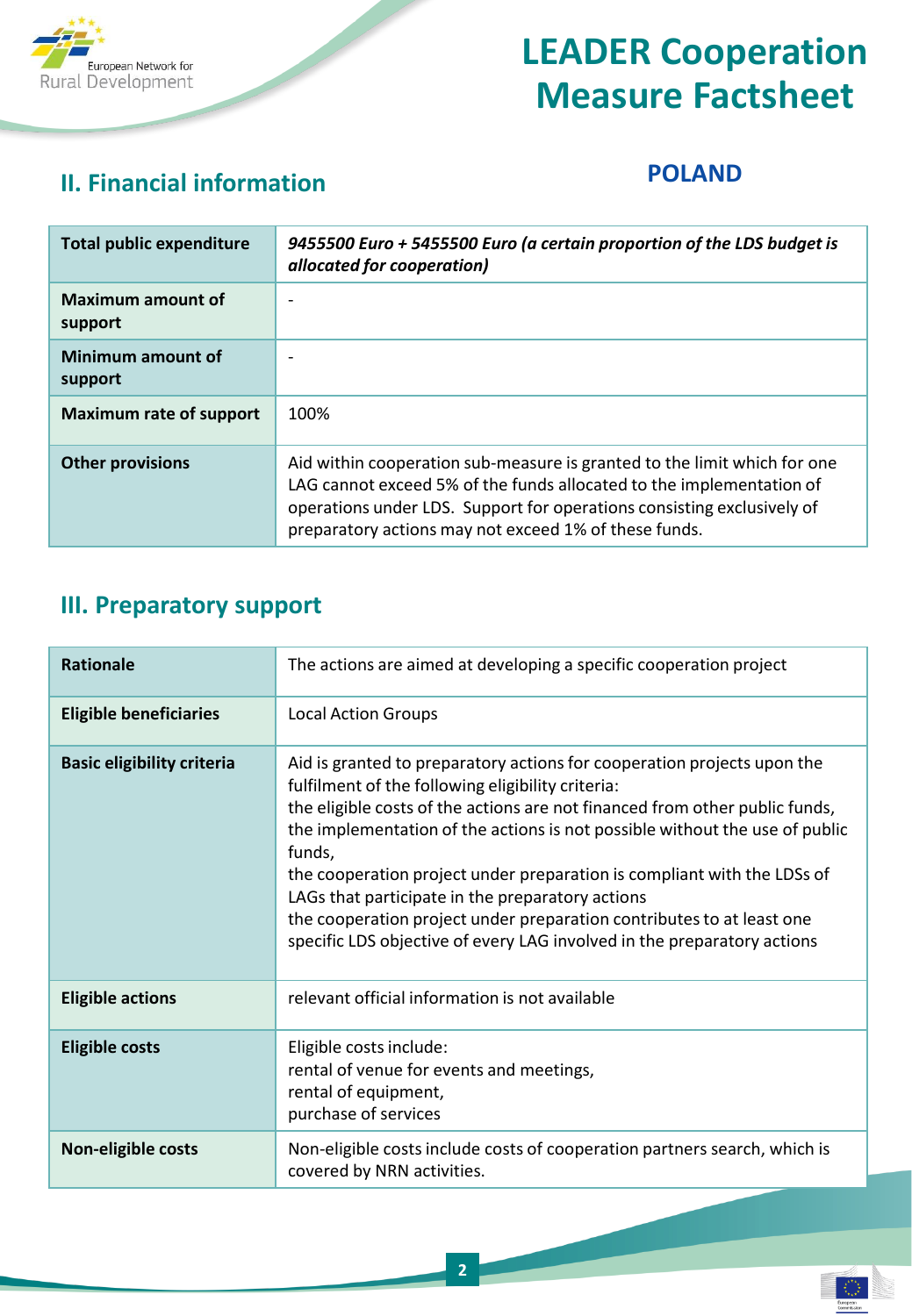

## **IV. Inter-territorial Cooperation**

#### **POLAND**

€

| Rationale                  | realisation of cooperation project                                                                                                                                                                                                                                                                                                                                                                                                                                                                                                                                                                                                                                                                                                                                                                   |
|----------------------------|------------------------------------------------------------------------------------------------------------------------------------------------------------------------------------------------------------------------------------------------------------------------------------------------------------------------------------------------------------------------------------------------------------------------------------------------------------------------------------------------------------------------------------------------------------------------------------------------------------------------------------------------------------------------------------------------------------------------------------------------------------------------------------------------------|
| Type of eligible territory | Rural territoriy (EU MS)                                                                                                                                                                                                                                                                                                                                                                                                                                                                                                                                                                                                                                                                                                                                                                             |
| Basic eligibility criteria | Aid can be granted to a cooperation project upon the fulfilment of the<br>following eligibility criteria:<br>the project is not financed from other public funds,<br>the implementation of the cooperation project is not possible without<br>public funds,<br>the cooperation project complies with all LDSs implemented by LAGs<br>$\bullet$<br>participating in the project,<br>the cooperation project contributes to at least one specific objectives of<br>LDSs of every LAG involved in the project,<br>planned investments will be carried out at the property owned by the<br>$\bullet$<br>LAG applying for aid or at the property at the LAG's disposal,<br>for inter-territorial cooperation projects the total planned eligible cost<br>$\bullet$<br>should amount to at least 50000 PLN |
| Eligible actions           | relevant official information is not available                                                                                                                                                                                                                                                                                                                                                                                                                                                                                                                                                                                                                                                                                                                                                       |
| Eligible costs             | General costs (as stated in Article 45 paragraph 2 point c) of Regulation<br>1305/2013<br>Purchase of construction works or services<br>Purchase or development of computer software, purchase of patents,<br>licenses or remuneration for the transfer of copyrights or trademarks<br>Rental or lease of equipment or real estate<br>$\bullet$<br>Purchase of new equipment or hardware<br>For local heritage preservation operations, the purchase of used<br>equipment for exhibitions<br>Purchase of other things<br>Remuneration related to the work of persons coordinating the project<br>implementation                                                                                                                                                                                      |
| Non-eligible costs         | Purchase of transport vehicles unless they constitute the exhibits (for local<br>heritage preservation operations)<br>Remuneration of persons coordinating project implementation if it exceeds<br>the limits set in national legislation or relates to the person already<br>employed by the LAG whose salary is financed under LAG running costs                                                                                                                                                                                                                                                                                                                                                                                                                                                   |